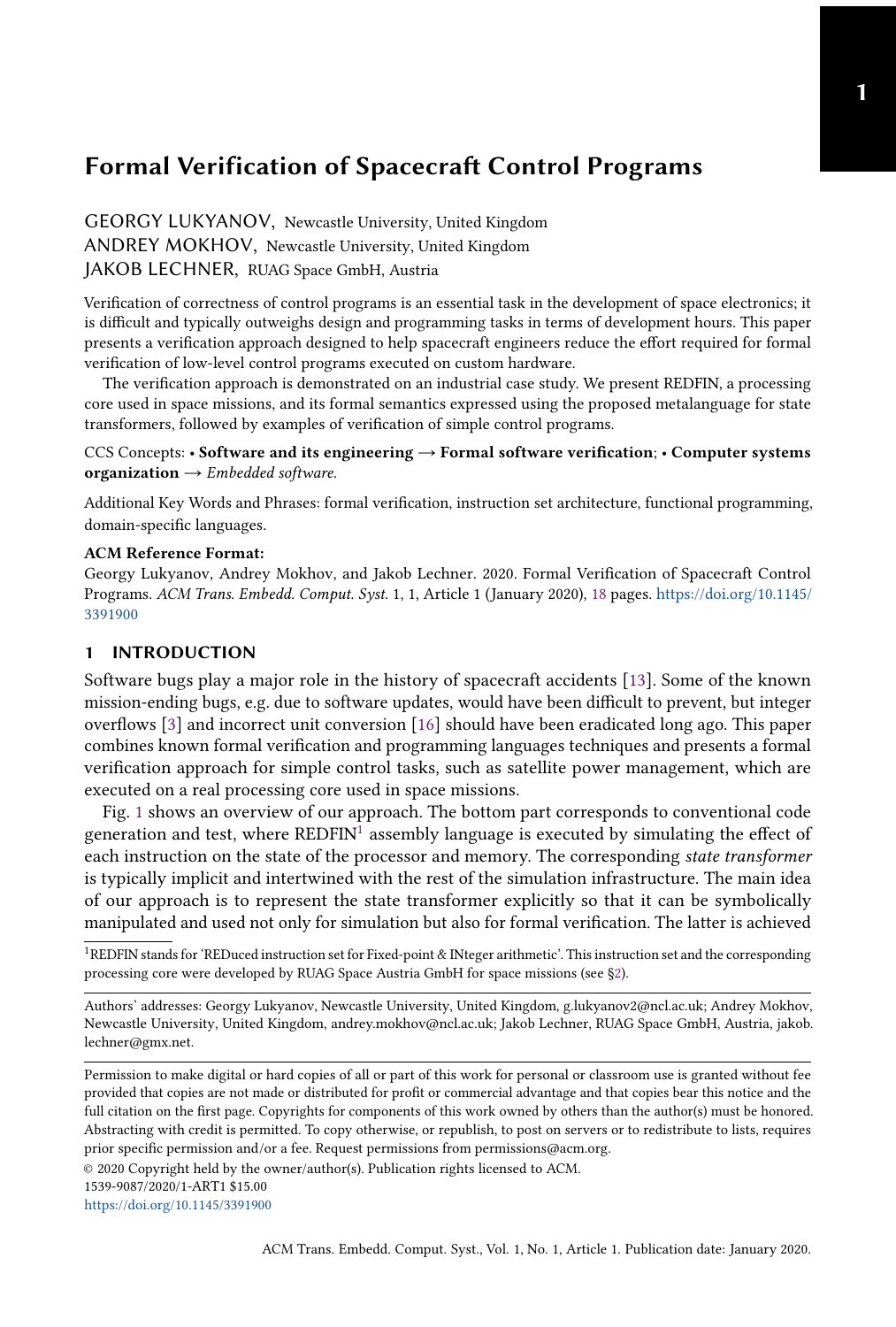<span id="page-1-0"></span>

Fig. 1. Overview of the presented verification approach.

by compiling state transformers to SMT formulas and using an SMT solver, e.g. Z3 [\[6\]](#page-16-1), to verify that certain correctness properties hold, for example, that integer overflow cannot occur regardless of input parameters and that the program always terminates within stated time.

By using Haskell as the host language we can readily implement compilers from higher-level typed languages to untyped assembly, eradicating incorrect number and unit conversion bugs. As shown at the top of Fig. [1,](#page-1-0) engineers can write high-level control programs for the REDFIN architecture directly in a small subset of Haskell. These high-level programs can be used for typesafe code generation and as executable specifications of intended functionality for the purposes of program synthesis and equivalence checking.

We first introduce the REDFIN processing core ([§2\)](#page-1-1), then present our verification approach  $(S3-\S5)$ , and conclude by a discussion  $(S6)$  and a review of related work  $(S7)$ .

This paper is an extended version of an earlier conference paper [\[15\]](#page-17-3). The key changes compared to the earlier version are: (i) [§3](#page-2-0) has been expanded to describe the branching mode of symbolic simulation within the presented verification framework; (ii) an entirely new section [§5](#page-11-0) addresses verification of programs with unbounded loops on an example of a stepper motor control program; (iii) the discussion section has also been updated.

# <span id="page-1-1"></span>2 THE REDFIN ARCHITECTURE OVERVIEW

Many spacecraft subsystems rely on integrated circuits to perform control tasks or simple data processing. Typically, these integrated circuits are realised with Field Programmable Gate Arrays (FPGAs) benefiting from their flexibility and low cost. Modern space-qualified FPGAs that can withstand radiation in Earth orbit or deep space have a limited amount of programmable resources, and it is often not feasible to implement a fully-fledged processor system in such an FPGA next to the mission-specific circuitry. The REDFIN instruction set was developed to address this issue and meet the following goals: (i) simple instruction set with a small hardware footprint, (ii) reduced complexity to support formal verification of programs, and (iii) deterministic real-time behaviour.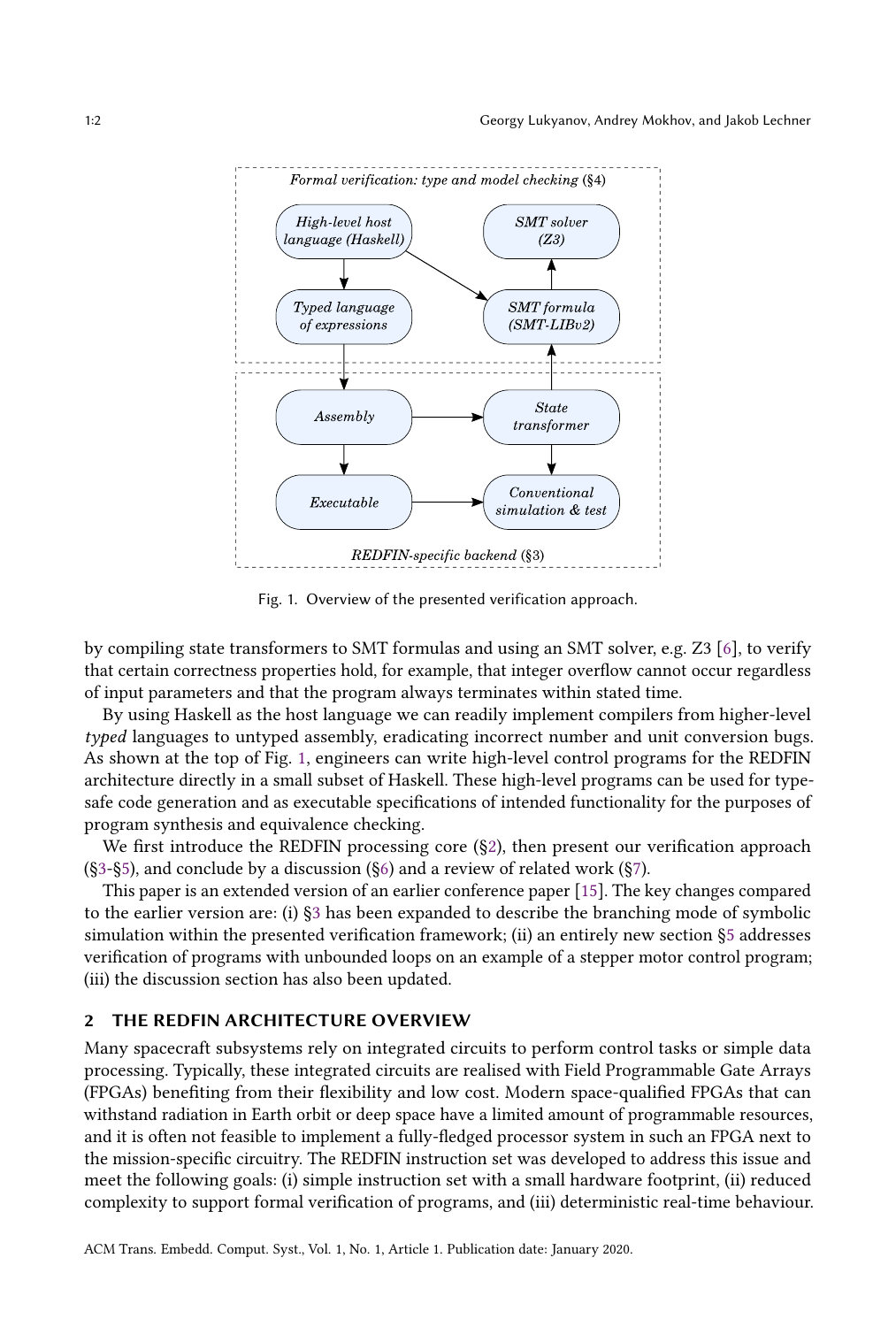## 2.1 REDFIN Instruction Set and Microarchitecture

REDFIN instructions have a fixed width of 16 bits. The instruction set is based on a register-memory architecture, i.e. instructions can fetch their operands from registers as well as directly from the memory. This architecture favours a small register set, which minimises the hardware footprint of the processing core. Furthermore, the number of instructions in a program is typically smaller in comparison to traditional load/store architectures where all operands have to be transferred to registers before any operations can be performed. There are 47 instructions of the following types:

- Load/store instructions for moving data between registers and memory, and loading of immediate values.
- Integer and fixed-point arithmetic operations.
- Bitwise logical and shift operations.
- Control flow instructions and comparison operations.
- Bus access instructions for read & write operations on an AMBA AHB bus (not covered in this paper).

The REDFIN processing core fetches instruction and data words from a small and fast on-chip SRAM. This only allows for execution of simple programs, however, it also eliminates the need to implement caches and thus removes a source of non-determinism of conventional processors. High performance is not one of the main goals, hence the core is not pipelined and does not need to resolve data/control hazards or perform any form of speculative execution. These properties greatly simplify worst-case execution time analysis.

# 2.2 Requirements for Formal Verification

Verification of functional correctness of REDFIN programs, as defined by a requirement specification, clearly is an essential task for the development of space electronics. There are also important non-functional requirements, such as worst-case execution time and energy consumption, which rely on the implementation guarantees provided by the processing core.

To reduce verification complexity, the REDFIN core only allows to execute a single subroutine whose execution is triggered by a higher-level controller in the system. The implementation guarantees that concurrent bus accesses to the processor registers or memory do not affect the subroutine execution time. Furthermore, the processor does not implement interrupt handling. All these measures are taken to provide real-time subroutine execution guarantees and make the verification of non-functional properties feasible.

Despite these restrictions the REDFIN core has already proven its effectiveness for simple control tasks and arithmetic computations as part of an antenna pointing unit for satellites. Nevertheless, verification can be difficult and time-consuming, even for small and simple programs. Verification activities, following engineering standards for space electronics, typically outweigh programming and design tasks by a factor of two in terms of development hours. Usually verification is performed via program execution on an instruction set simulator or a hardware model of the processor. Manually deriving test cases from the specification is cumbersome and error-prone and simulation times can become prohibitively long with a large number of tests that are often needed to reach the desired functional and code coverage. Formal verification methods can prove that a program satisfies certain properties for all possible test cases and are therefore immensely valuable for completing the verification with superior efficiency and quality.

# <span id="page-2-0"></span>3 MODELLING REDFIN IN HASKELL

In this section we formally define the REDFIN microarchitecture and express the semantics of the instruction set as an explicit and symbolic state transformer.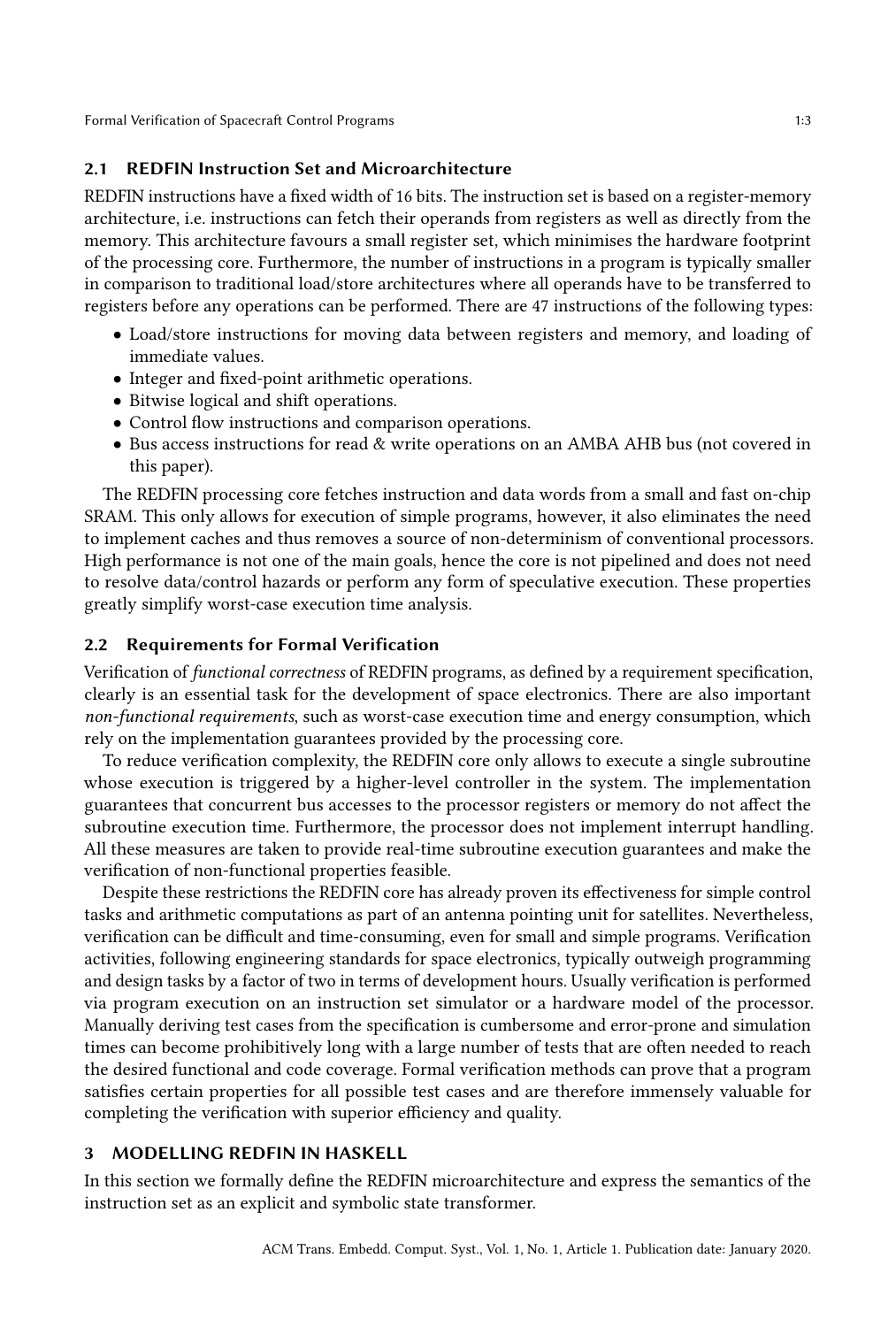1:4 Georgy Lukyanov, Andrey Mokhov, and Jakob Lechner

#### <span id="page-3-0"></span>**data State = State**

| { registers                                   | $::$ RegisterBank                                   |  |
|-----------------------------------------------|-----------------------------------------------------|--|
| , memory                                      | :: Memory                                           |  |
| , instructionCounter :: InstructionAddress    |                                                     |  |
| instructionRegister :: InstructionCode        |                                                     |  |
| , program                                     | $::$ Program                                        |  |
| , flags                                       | $\cdots$ Flags                                      |  |
| . clock                                       | $\therefore$ Clock $\}$                             |  |
|                                               |                                                     |  |
| type Register                                 | $=$ SymbolicValue Word2                             |  |
| type Value                                    | $=$ SymbolicValue Int64                             |  |
| type RegisterBank                             | $=$ SymbolicArray Word2 Int64                       |  |
| type MemoryAddress                            | $=$ SymbolicValue Word8                             |  |
| type Memory                                   | = SymbolicArray Word8 Int64                         |  |
| type InstructionAddress = SymbolicValue Word8 |                                                     |  |
| type InstructionCode                          | $=$ SymbolicValue Word16                            |  |
| type Program                                  | = SymbolicArray Word8 Word16                        |  |
|                                               |                                                     |  |
| data Flag                                     | $=$ Condition $\vert$ Overflow $\vert$ Halt $\dots$ |  |
| type Flags                                    | = SymbolicArray Flag Bool                           |  |
| type Clock                                    | = SymbolicValue Word64                              |  |
|                                               |                                                     |  |

Fig. 2. Basic types for modelling REDFIN.

## 3.1 The REDFIN Microarchitecture State

The main idea of our approach is to use an explicit state transformer semantics of the REDFIN microarchitecture. The **State** of the entire processing core is a product of states of every component, see Fig. [2.](#page-3-0) We define **SymbolicValue** and **SymbolicArray** on top of the SBV library [\[9\]](#page-16-2) that we use as a frontend for SMT translation and verification.

There are 4 registers (addressed by **Word2**) and 256 memory cells (addressed by **Word8**) that store 64-bit values (**Int64**). The register bank and memory are represented by symbolic arrays that can be accessed via SBV's functions readArray and writeArray. REDFIN uses 16-bit **InstructionCode**s, whose 6 leading bits contain the opcode, and the remaining 10 bits hold instruction arguments. The **Program** maps 8-bit instruction addresses to instruction codes.

The microarchitecture status **Flags** support conditional branching, track integer overflow, and terminate the program (we omit a few other flags for brevity). The **Clock** is a 64-bit counter incremented on each clock cycle. Status flags and the clock are used for diagnostics, formal verification, and worst-case execution time analysis.

## 3.2 Instruction and Program Semantics

We can now define the formal semantics of REDFIN instructions and programs as a state transformer  $T : S \rightarrow S$ , i.e. a function that maps states to states. We distinguish instructions and programs by using Haskell's list notation, e.g.  $T_{\text{loop}}$  is the semantics of the instruction nop  $\in I$ , whereas  $T_{\text{[loop]}}$ is the semantics of the single-instruction program  $\lceil$  nop $\rceil \in P$ .<sup>[2](#page-3-1)</sup>

<span id="page-3-1"></span><sup>2</sup>REDFIN does not have a dedicated nop instruction, but it can be expressed as a jump to the next instruction, i.e. jmpi 0.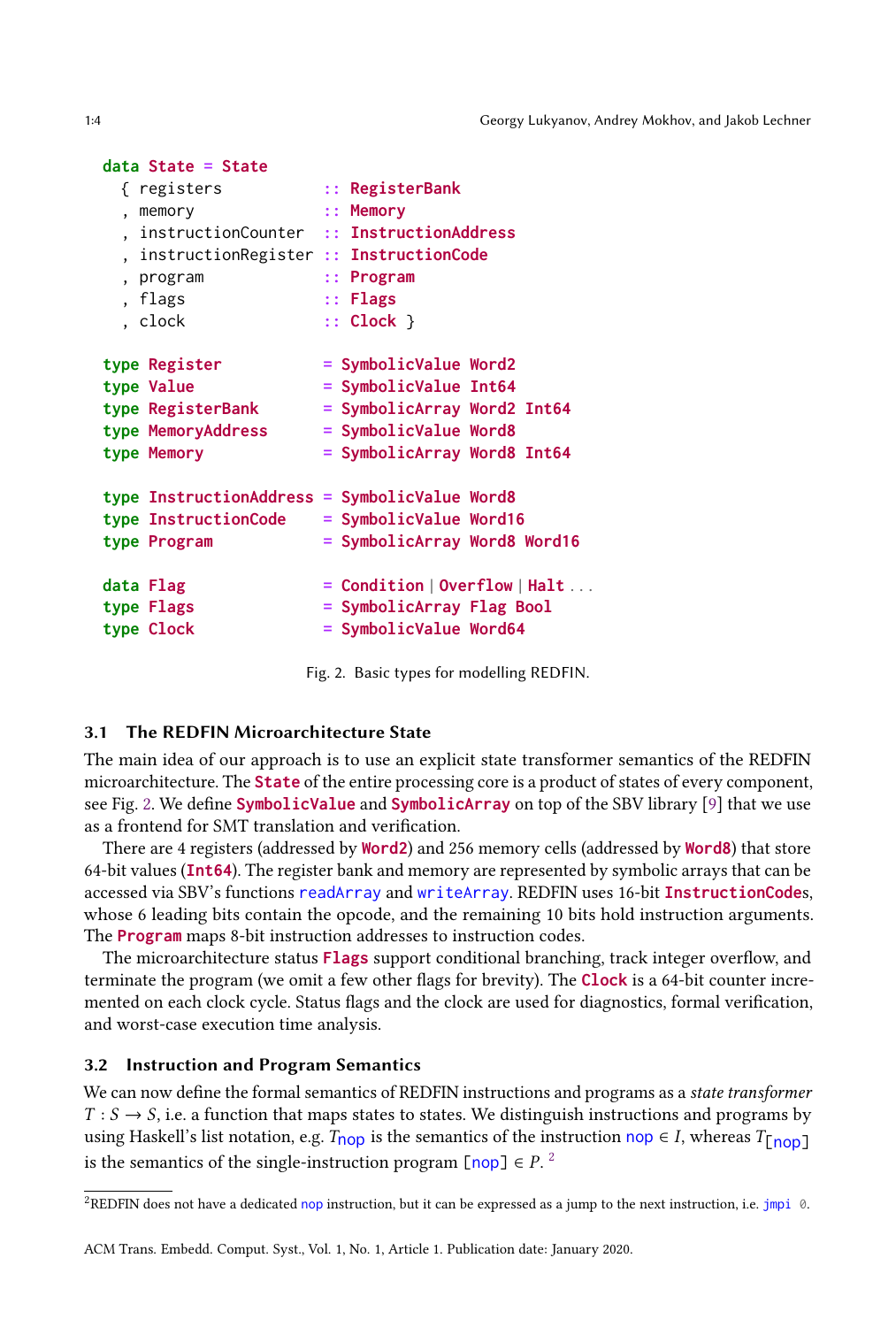**Definition (program semantics):** The semantics of a program  $p \in P$  is inductively defined as follows:

The semantics of the *empty program*  $[\ ] \in P$  coincides with the semantics of the instruction nop and is the identity state transformer:  $T_{\square} = T_{\square} = id$ .

The semantics of a single-instruction program [i]  $\in$  P is a composition of (i) fetching the instruction from the program memory  $T_{\text{fetch}}$ , (ii) incrementing the instruction counter  $T_{\text{inc}}$ , and (iii) the state transformer of the instruction itself  $T_1$ ; or, using the order of state components from Fig. [2:](#page-3-0)

$$
T_{\text{fetch}} = (r, m, ic, ir, p, f, c) \mapsto (r, m, ic, p[ic], p, f, c + 1)
$$
  
\n
$$
T_{\text{inc}} = (r, m, ic, ir, p, f, c) \mapsto (r, m, ic + 1, ir, p, f, c)
$$
  
\n
$$
T_{\text{L}} = T_{\text{i}} \circ T_{\text{inc}} \circ T_{\text{fetch}}
$$

The semantics of a *composite program*  $\mathbf{i}: \mathbf{p} \in P$ , where the operator  $\mathbf{j}: \mathbf{p} \in P$  is prepends an instruction  $\mathbf{i} \in I$ to a program  $p \in P$ , is defined as  $T_{i:p} = T_p \circ T_{[i]}$ .

We represent state transformers in Haskell using the *state monad*, a classic approach to emulating mutable state in a purely functional programming language [\[20\]](#page-17-4). We call our state monad **Redfin** and define it as follows $^{\tilde{3}\tilde{.}}$  $^{\tilde{3}\tilde{.}}$  $^{\tilde{3}\tilde{.}}$ 

```
data Redfin a = Redfin { transform :: State -> (a, State) }
```
A computation of type **Redfin** a yields a value of type a and possibly alters the **State** of the REDFIN microarchitecture. The type **Redfin** () describes a computation that does not produce any value as part of the state transformation; such computations directly correspond to state transformers. For example, here is the state transformer  $T_{inc}$ :

```
incrementInstructionCounter :: Redfin ()
incrementInstructionCounter = Redfin $ \current -> ((), next)
 where
   next = current { instructionCounter = instructionCounter current + 1 }
```
In words, the state transformer looks up the value of the instructionCounter in the current state and replaces it in the next state with the incremented value. We can compose such primitive computations into more complex state transformers using Haskell's **do**-notation:

```
readInstructionRegister :: Redfin InstructionCode
readInstructionRegister = Redfin $ \s -> (instructionRegister s, s)
executeInstruction :: Redfin ()
executeInstruction = do
    fetchInstruction
    incrementInstructionCounter
    instructionCode <- readInstructionRegister
    decodeAndExecute instructionCode
```
Here readInstructionRegister reads the instruction code from the current state without modifying it, and is subsequently used in executeInstruction, which defines the semantics of the REDFIN execution cycle. We omit definitions of fetchInstruction and decodeAndExecute for brevity. The latter is a case analysis of 47 opcodes that returns the matching instruction. We discuss several instructions below.

<span id="page-4-0"></span><sup>3</sup>A generic version of this monad is available in the standard module **Control**.**Monad**.**State**.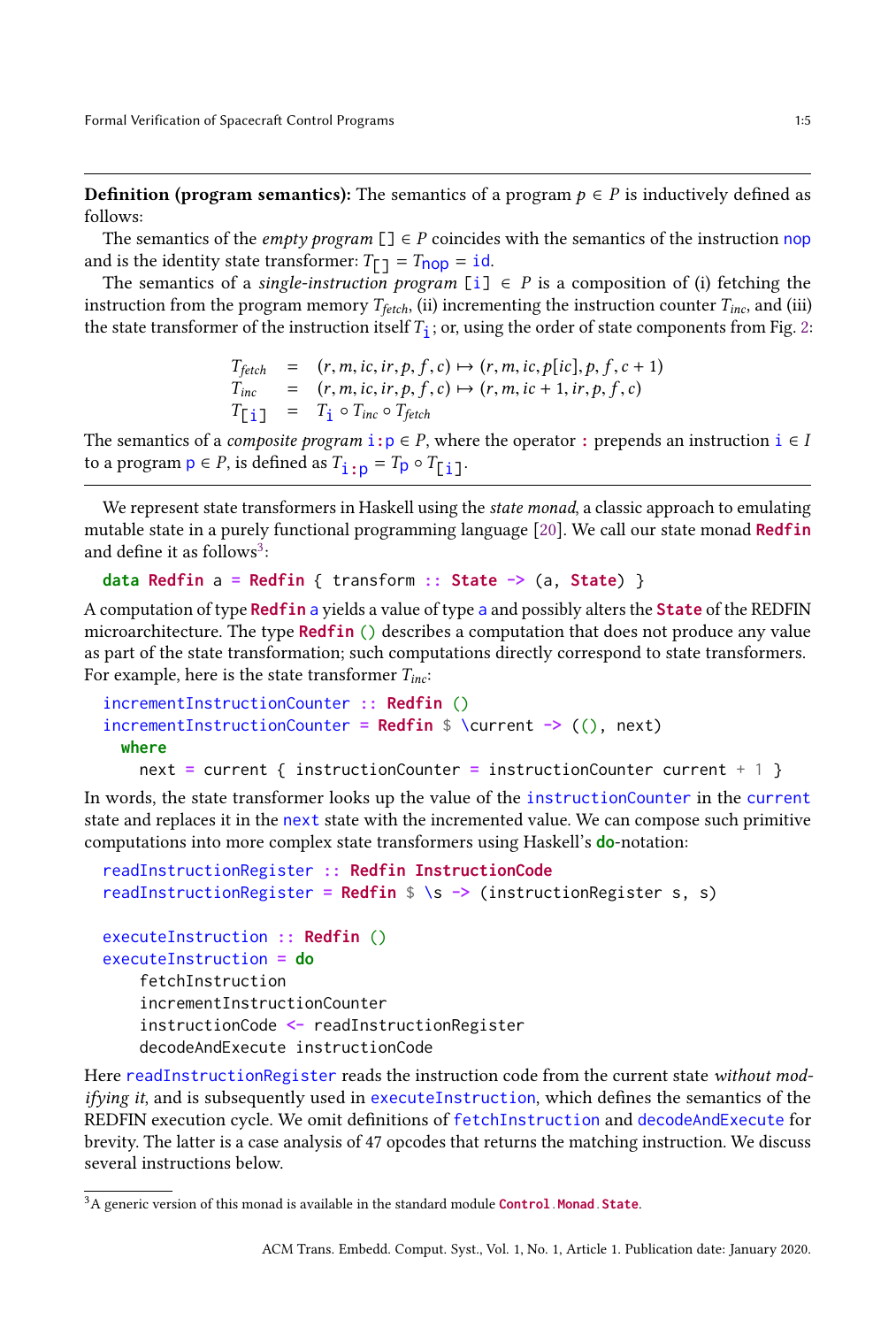3.2.1 Halting the Processor. The instruction halt sets the flag **Halt**, which stops the execution of the current subroutine until a new one is started by a higher-level system controller that resets **Halt**.

```
halt :: Redfin ()
halt = writeFlag Halt true
```
The auxiliary function writeFlag modifies the flag:

```
writeFlag :: Flag -> SymbolicValue Bool -> Redfin ()
writeFlag flag value = \text{Redfin } $ \s \rightarrow ((), s')
  where
    s' = s { flags = writeArray (flags s) (flagId flag) value }
```
In the rest of the paper we will use auxiliary functions readRegister, writeRegister, readState, etc.; they are simple state transformers defined similarly to writeFlag.

3.2.2 Arithmetics. The instruction abs is more involved: it reads a register and writes back the absolute value of its contents. The semantics accounts for the potential integer overflow that leads to the negative resulting value when the input is −2 <sup>63</sup> (REDFIN uses the common two's complement signed number representation). The overflow is flagged by setting **Overflow**. We use SBV's symbolic  $if$ -then-else operation ite to merge two symbolic values  $-$  in this case two possible next states, one of which is a state with the **Overflow** flag set:

```
abs :: Register -> Redfin ()
abs reg = do
   state <- readState
   result <- fmap Prelude.abs (readRegister reg)
   let (_, state') = transform (writeFlag Overflow true) state
   writeState $ ite (result .< 0) state' state
   writeRegister reg result
```
3.2.3 Conditional Branching. As an example of a control flow instruction consider  $\text{jmpi}$ <sub>-</sub>ct, which tests the **Condition** flag, and adds the provided offset to the instruction counter if the flag is set.

```
jmpi_ct :: SymbolicValue Int8 -> Redfin ()
jmpi_ct offset = do
   ic <- readInstructionCounter
   condition <- readFlag Condition
   let ic' = ite condition (ic + offset) ic
   writeInstructionCounter ic'
```
We use our Haskell encoding of the state transformer as a *metalanguage*: we operate the REDFIN core as a puppet master, using external meta-notions of addition, comparison and let-binding. From the processor's point of view, we have infinite memory and act instantly, which gives us unlimited modelling power. For example, we can simulate the processor environment in an external tool and feed its result to writeRegister as if it was obtained in one clock cycle.

## 3.3 Symbolic simulation

Having defined the semantics of REDFIN programs, we can perform symbolic processor simulation.

There are many flavours of symbolic execution [\[2\]](#page-16-3) and there is no single answer to the question of which one is the best. The choice of the symbolic execution technique depends heavily on the verification scenarios. The verification framework for REDFIN is designed to deal with two main classes of programs: (i) arithmetic calculations that are statically provable to be terminating and (ii) control programs with unbounded loops whose termination depend on dynamic input data. We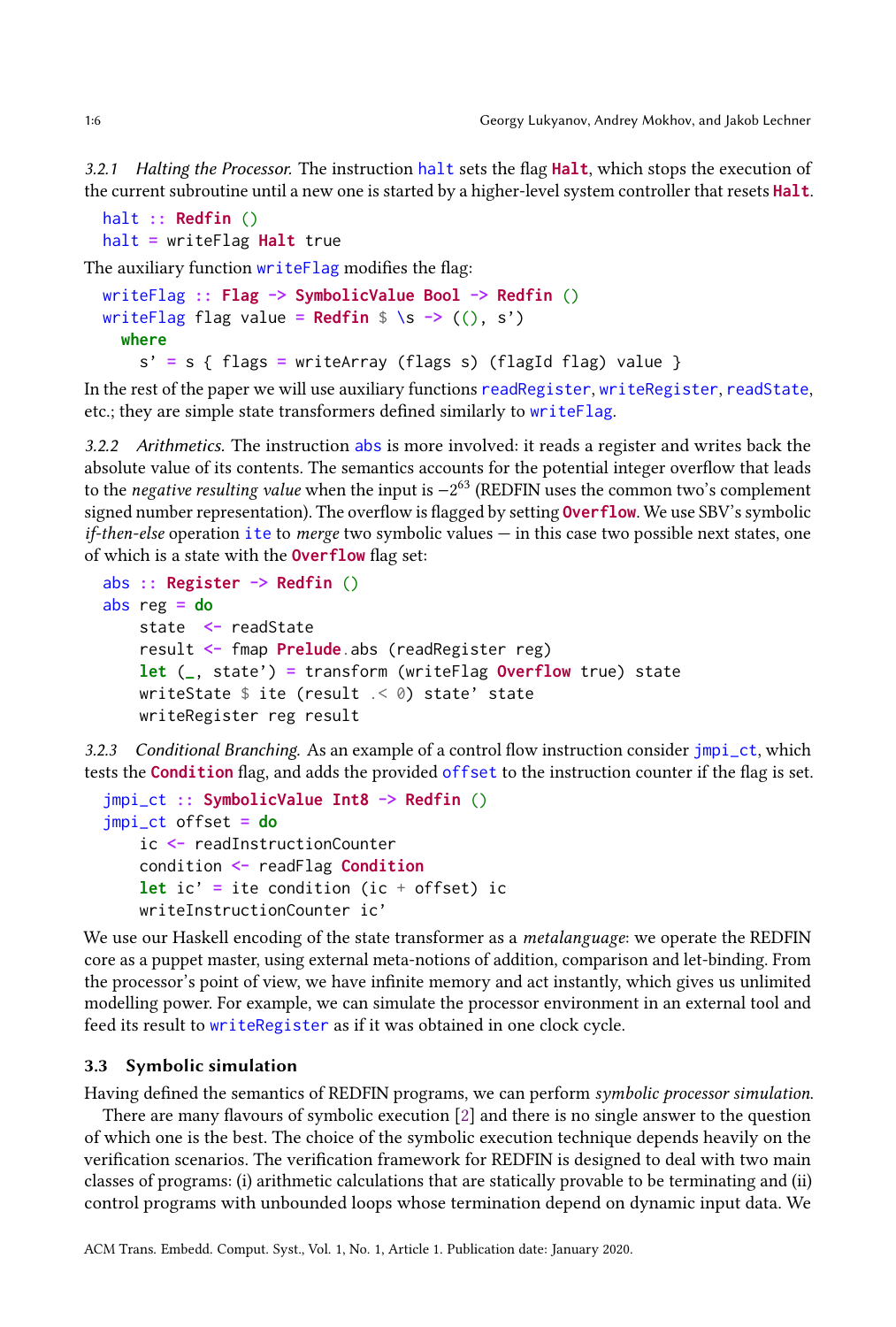approach verification of the former using symbolic execution with merging that allows for wholeprogram verification by translating the program and the verification condition into a single SMT formula. However, unconditional merging does not work for non-terminating programs. To verify those, we use an alternative approach to symbolic execution, which constructs tree-shaped traces with multiple execution paths that can be analysed and verified separately. The presented framework thus works in two modes — *merging* and *branching* — see examples in  $\S4$  and  $\S5$ , respectively.

3.3.1 Merging Mode. The function simulate takes a number of simulation steps  $N$  and an initial symbolic **State** as input, and runs executeInstruction defined above N times. In each state we merge two possible futures: (i) if the **Halt** flag is set, we stop the simulation and remain in the current state, since in this case the processor must remain idle; (ii) otherwise we continue the simulation from the future state.

```
simulate :: Int -> State -> State
simulate steps state =
   let halted = readArray (flags state) (flagId Halt)
    in if steps \leq 0then state
       else let future = snd (transform executeInstruction state)
            in ite halted state (simulate (steps-1) future)
```
The function ite performs symbolic merging of two possible next states, depending on whether the program has halted. As we have seen, the semantics of individual instructions, as captured by executeInstruction, also uses ite to merge possible next states when encountering choices, thereby resulting in a linear simulation path.

3.3.2 Branching Mode. In the branching mode, on the contrary, we do not perform any merging at all and generate a tree of simulation paths where every node contains a program state with an associated *path condition*  $-$  a symbolic Boolean expression that encodes the choices taken along the path leading to the node.

To implement the branching semantics, we modify the **Redfin** monad by adding support for non-determinism and tracking of path conditions. While we omit the details, below we show how the types of the main simulation functions, executeInstruction and simulate, need to change. The former becomes a non-deterministic function that can return multiple next states:

```
executeInstruction :: (State, SymbolicValue Bool) -> [(State, SymbolicValue Bool)]
```
For example, it will return two states in the case of the conditional jump instruction  $\frac{1}{2}$  instead of merging them with ite. The path condition (of type **SymbolicValue Bool**) will be conjoined with the jump condition for the first returned state, and with its negation for the second.

The type of simulate becomes more involved too. Since the semantics of individual instructions now produces multiple next states, the symbolic execution trace naturally grows into a tree:

```
data Tree a = Node a [Tree a]
simulate :: Int -> (State, SymbolicValue Bool) -> Tree (State, SymbolicValue Bool)
```
The simulation starts form an initial state with a path condition representing the precondition of the program, which can be instantiated with true if no precondition is imposed. Proceeding further, more successor states can stem from every state, until either the halt instruction is encountered or the maximum number of simulation steps is reached.

Symbolic simulation is very powerful. It allows us to formally verify properties of REDFIN programs by fixing some parts of the state to constant values (e.g., the program), and then making assertions on the symbolic part of the resulting state, as demonstrated in sections [§4](#page-7-0) and [§5.](#page-11-0)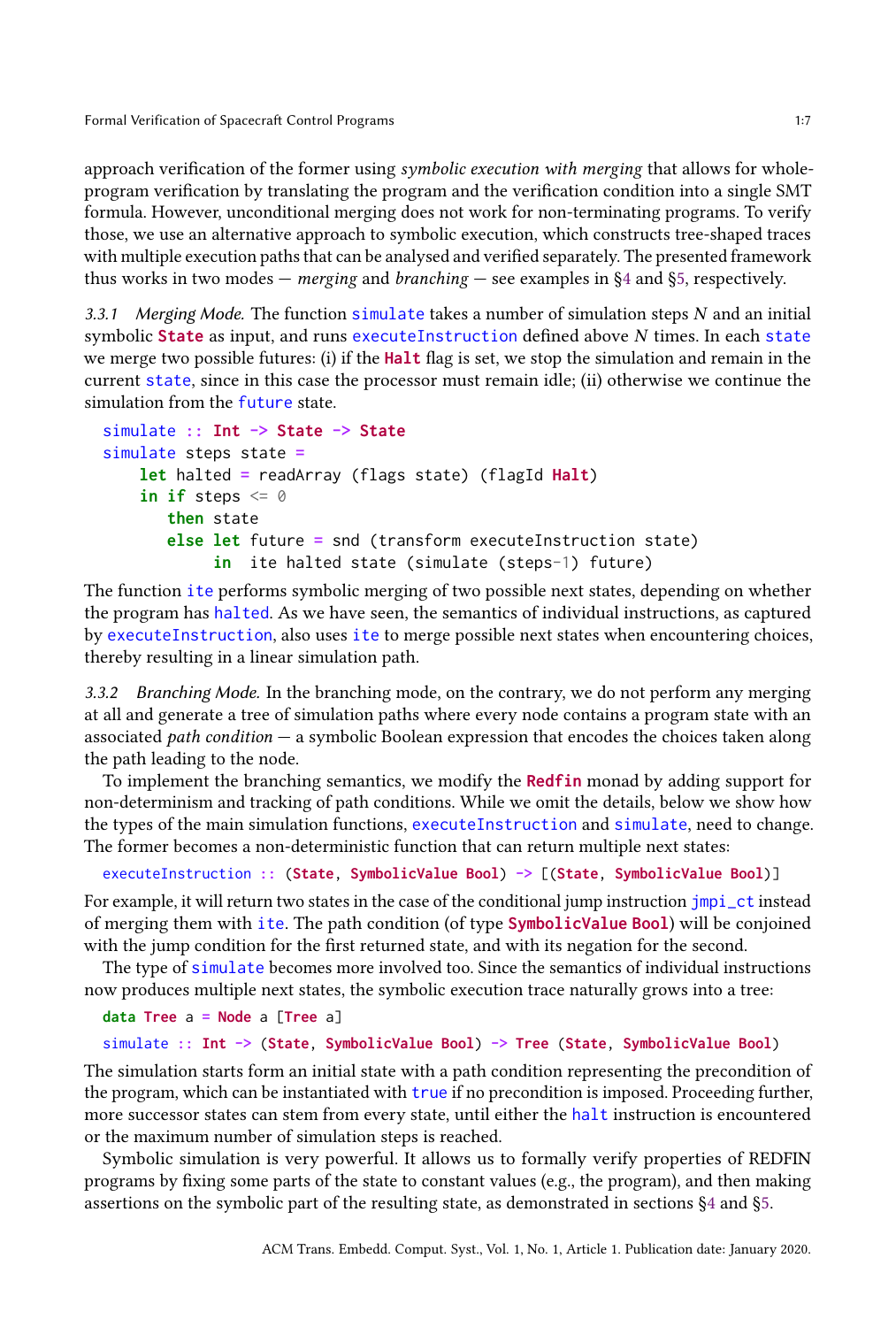#### <span id="page-7-0"></span>4 FORMAL VERIFICATION

This section presents a formal verification framework developed on top of the REDFIN semantic core ([§3\)](#page-2-0). The verification workflow comprises the following steps:

- Develop programs in low-level REDFIN assembly, and in a high-level typed language embedded in Haskell.
- Test REDFIN programs on concrete input values.
- Define functional correctness and worst case execution time properties in the SBV language.
- Verify the properties or obtain counterexamples.

Consider the following simple spacecraft control task.

Let  $t_1$  and  $t_2$  be two different time points (measured in ms), and  $p_1$  and  $p_2$  be two power values (measured in mW). Calculate the estimate of the total energy consumption during this period using linear approximation, rounding down to the nearest integer:  $\frac{1}{2}$  down to the nearest

energyEstimate
$$
(t_1, t_2, p_1, p_2)
$$
 =  $\left\lfloor \frac{|t_1 - t_2| * (p_1 + p_2)}{2} \right\rfloor$ 

This task looks too simple, but in fact it has a few pitfalls that, if left unattended, may lead to the failure of the space mission. Examples of subtle bugs in seemingly simple programs leading to a catastrophe include 64-bit to 16-bit number conversion overflow causing the destruction of Ariane 5 rocket [\[3\]](#page-16-0) and the loss of NASA's Mars orbiter due to incorrect unit conversion [\[16\]](#page-17-2). Let us develop and verify a REDFIN program for this task.

We can write programs in the untyped REDFIN assembly, or in a typed higher-level expression language. The former allows engineers to hand-craft highly optimised programs under tight resource constraints, while the latter brings type-safety and faster prototyping. We start with the high-level approach and define an expression that can be used both as a Haskell function and a high-level REDFIN expression:

```
energyEstimate :: Integral a => a -> a -> a -> a -> a
energyEstimate t1 t2 p1 p2 = abs (t1 - t2) * (p1 + p2) `div` 2
```
Thanks to polymorphism, we can treat energyEstimate both as a numeric function, and as an abstract syntax tree that can be compiled into a REDFIN assembly **Script**. Due to the lack of space we omit the implementation of **Script**, but one can think of it as a restricted version of the **Redfin** state transformer, which we use to write *programs that can manipulate the processor state only* by executing instructions, e.g. the only way to set the **Overflow** flag is to execute an arithmetic instruction that might cause an overflow.

```
energyEstimateHighLevel :: Script
energyEstimateHighLevel = do
 let t1 = read (IntegerVariable 0)
     t2 = read (IntegerVariable 1)
     p1 = read (IntegerVariable 2)
     p2 = read (IntegerVariable 3)
     temp = Temporary 4
     stack = Stack 5
 compile r0 stack temp (energyEstimate t1 t2 p1 p2)
 halt
```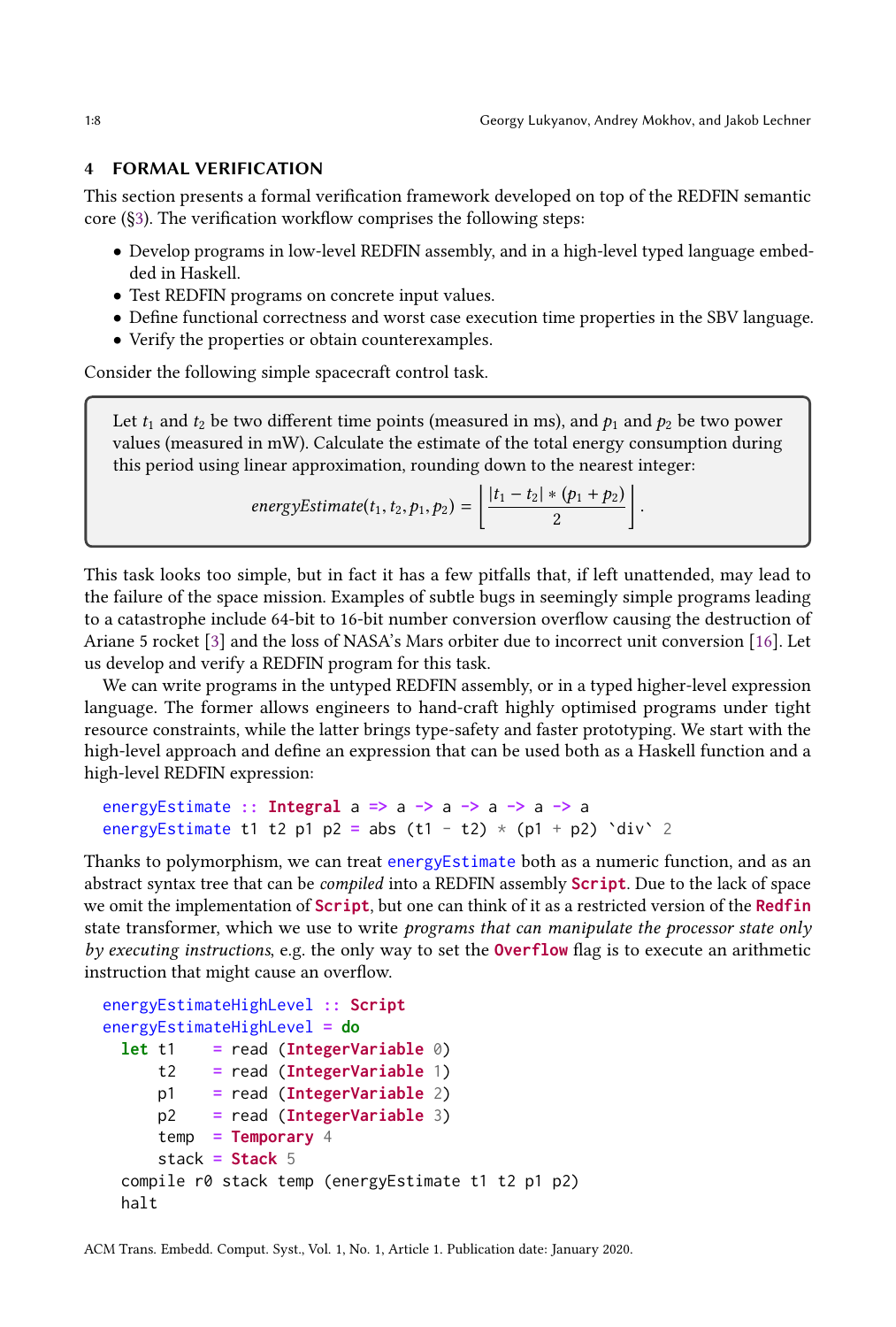Here the type **IntegerVariable** is used to statically distinguish between integer and fixed-point numbers, **Temporary** to mark temporary words, so they cannot be mixed with inputs and outputs, and **Stack** to denote the location of the stack pointer. The **let** block declares six adjacent memory addresses: four input values  $\{t_1, t_2, p_1, p_2\}$ , a temporary word, and a stack pointer. We compile the high-level expression energyEstimate into the assembly language by translating it to a sequence of REDFIN instructions. The first argument of the compile function holds the register  $r\theta$  which contains the estimated energy value after the program execution.

We can run symbolic simulation for 100 steps, initialising the program and data memory of the processor using the function simulate defined above and a helper function boot.

```
main = do
   let dataMemory = [10, 5, 3, 5, 0, 100]
        finalState = simulate 100 $ boot energyEstimateHighLevel dataMemory
    printMemoryDump 0 5 (memory finalState)
    putStrLn $ "R0: " ++ show (readArray (registers finalState) r0)
```
As the simulation result we get a finalState. We inspect it by printing relevant components: the values of the first six memory cells, and the result of the computation located in the register  $r\theta$ . Note that the stack pointer (cell 5) holds 100, as in the initial state, which means the stack is empty.

Memory dump: [10, 5, 3, 5, 5, 100] R0: 20

Simulating programs with specific inputs is useful for diagnostics and test, but SMT solvers allow us to verify the correctness for all valid input combinations. To demonstrate this, let us discover a problem in our energy estimation program. Consider the following correctness property.

Assuming that values  $p_1$  and  $p_2$  are non-negative integers, the energy estimation subroutine must always return a non-negative integer value.

To check that the program meets this requirement, we translate energy Estimate High Level into an SMT formula, and formulate the corresponding theorem:

```
theorem = do
   t1 <- forall "t1" -- Initialise symbolic variables
   t2 <- forall "t2"
   p1 <- forall "p1"
   p2 <- forall "p2" -- And then add constraints:
   constrain $ p1 .>= 0 &&& p2 .>= 0
   -- Initialise the data memory with symbolic variables:
   let dataMemory = [t1, t2, p1, p2, 0, 100]
        finalState = simulate 100 $ boot energyEstimateHighLevel dataMemory
        result = readArray (registers finalState) r0
        halted = readArray (flags finalState) (flagId Halt)
    return $ halted &&& result .>= 0 &&& result .== energyEstimate t1 t2 p1 p2
```
We extract the computed result and the value of the flag **Halt** from the final State, and then assert that the processor has halted, and that the result is non-negative and is equal to that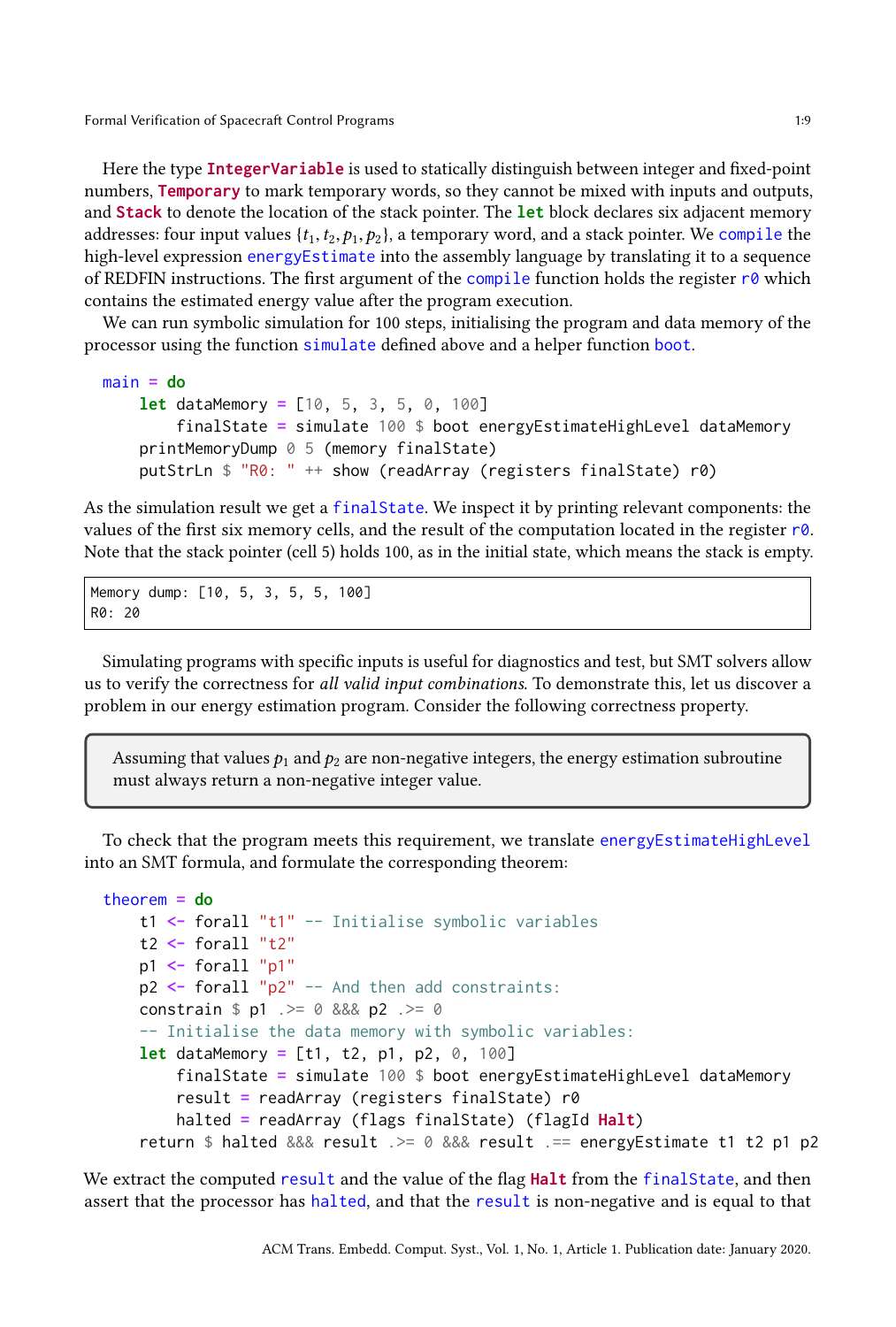computed by the high-level Haskell expression energyEstimate. The resulting SMT formula can be checked by Z3 in  $3.0s^4$  $3.0s^4$ :

```
> proveWith z3 theorem
Falsifiable. Counter-example:
 t1 = 5190405167614263295 :: Int64
 t2 = 0 :: Int64
 p1 = 149927859193384455 :: Int64
 p2 = 157447350457463356 :: Int64
```
Z3 has found a counterexample demonstrating that the program does not satisfy the above property. Indeed, the expression evaluates to a negative value on the provided inputs due to an integer overflow. We therefore refine the property:

According to the spacecraft power system specification,  $p_1$  and  $p_2$  are non-negative integers not exceeding 1W. The time is measured from the mission start, hence  $t_1$  and  $t_2$  are nonnegative and do not exceed the time span of the mission, which is 30 years. Under these assumptions, the energy estimation subroutine must return a non-negative integer value.

We need to modify time and power constraints accordingly:

```
constrain $ p1 .<= toMilliWatts ( 1 :: Watt)
        &&& t1 .<= toMilliSeconds (30 :: Year)
        &&& t1 .>= 0 &&& t2 .>= 0 &&& ... -- etc.
```
Rerunning Z3 produces the desired QED outcome in 4.8s.

The refinement has rendered the integer overflow impossible; in particular, abs can never be called with −2 <sup>63</sup> within the mission parameters. Such guarantee fundamentally requires solving an SMT problem, even if it is done at the type level, e.g. using *refinement types* [\[19\]](#page-17-5).

The statically typed high-level expression language is very convenient for writing REDFIN programs, however, an experienced engineer can often find a way to improve the resulting code. In some resource-constrained situations, a fully hand-crafted assembly code may be required. As an example, consider the following low-level program:

```
energyEstimateLowLevel :: Script
energyEstimateLowLevel = do
    let { t1 = 0; t2 = 1; p1 = 2; p2 = 3 }
    ld r0 t1
    sub r0 t2
    abs r0
    ld r1 p1
    add r1 p2
    st r1 p2
   mul r0 p2
    srai r0 1
    halt
```
<span id="page-9-0"></span><sup>4</sup>We use a laptop with 2.90GHz Intel Core i5-4300U processor, 8GB RAM (3MB cache), and the SMT solver Z3 v4.5.1 (64-bit).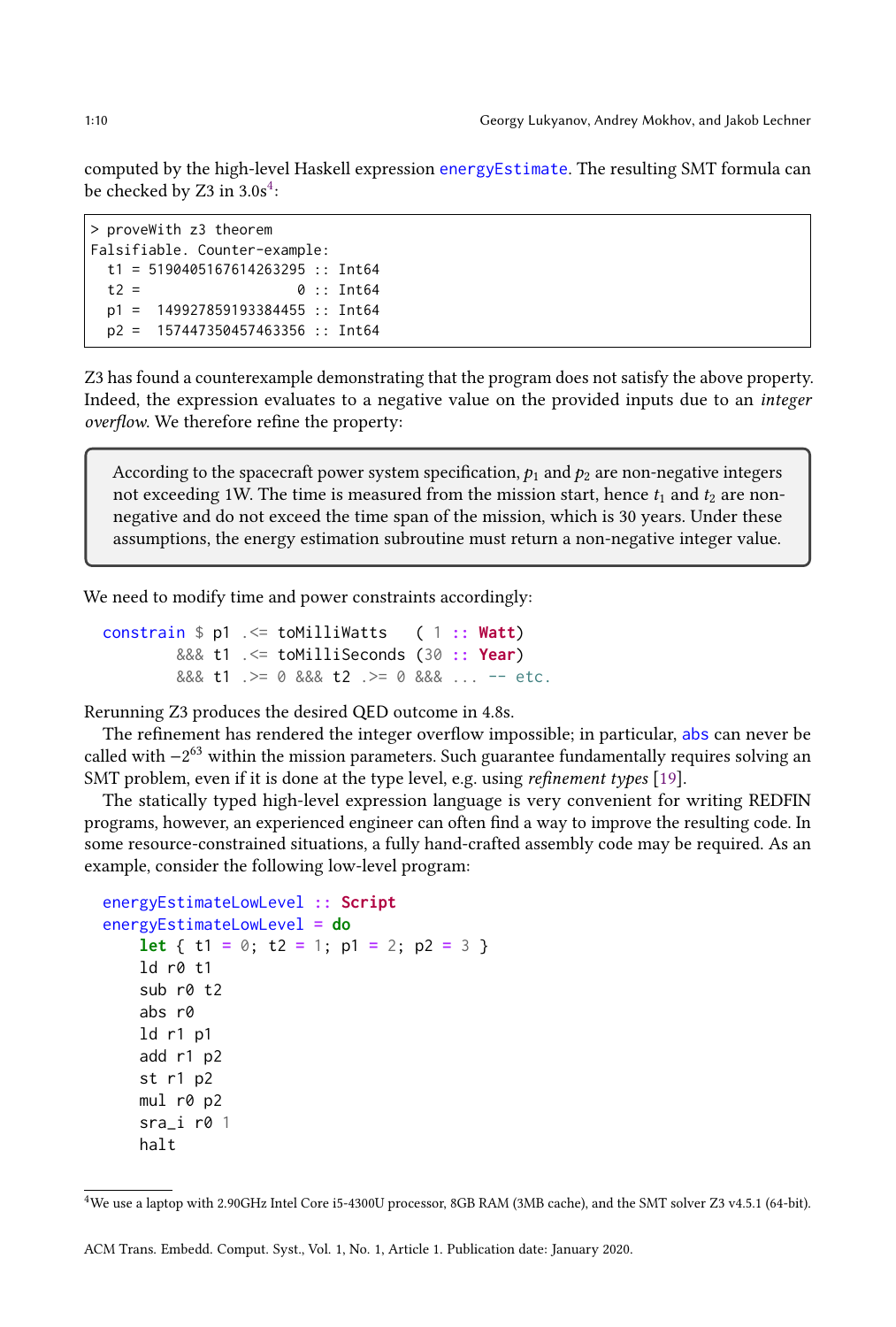This program computes the energy estimate using only 9 instructions, whereas a direct unoptimised translation of the energyEstimate expression into assembly uses 79 instructions, most of them for stack manipulation.

To support the development of hand-crafted code, we use Z3 to check the equivalence of REDFIN programs by verifying that they produce the same output on all valid inputs. This allows an engineer to optimise a high-level prototype and have a guarantee that no bugs were introduced in the process.

```
equivalence = do
   t1 <- forall "t1"
   t2 <- forall "t2"
   p1 <- forall "p1"
   p2 <- forall "p2"
   constrain $ p1 .>= 0 &&& p2 .>= 0
           &&& t1 .>= 0 &&& t2 .>= 0
           &&& p1 .<= toMilliWatts ( 1 :: Watt)
           &&& p2 .<= toMilliWatts ( 1 :: Watt)
           &&& t1 .<= toMilliSeconds (30 :: Year)
           &&& t2 .<= toMilliSeconds (30 :: Year)
   let memory = [t1, t2, p1, p2, 0, 100]
       llState = simulate 100 $ boot energyEstimateLowLevel memory
       hlState = simulate 100 $ boot energyEstimateHighLevel memory
       llResult = readArray (registers llState) r0
       hlResult = readArray (registers hlState) r0
   return $ llResult .== hlResult
```
The equivalence check succeeds and takes 11.5s.

Every call of the executeInstruction function advances the clock field of the **State** (see Fig. [2\)](#page-3-0) by the appropriate number of cycles, precisely matching the hardware implementation. This allows us to perform best/worst-case execution timing analysis using the optimisation facilities of SBV and Z3. As an example, let us determine the minimum and maximum number of clock cycles required for executing energyEstimateLowLevel. To make this example more interesting, we modified the semantics of the instruction abs and added 1 extra clock cycle in case of a negative argument.

```
timingAnalysis = optimize Independent $ do
  ... -- Initialise and run symbolic simulation
 minimize "Best case" (clock finalState)
 maximize "Worst case" (clock finalState)
```
The total delay of the program depends only on the sign of  $t_1-t_2$ , thus the best and worst cases differ only by one clock cycle. The worst case is achieved when the difference is negative  $(t_1 - t_2 = -2)$ , as shown below. Z3 finishes in 0.5s.

| Objective "Best case": |                  |   | Objective "Worst case": |                   |           |  |
|------------------------|------------------|---|-------------------------|-------------------|-----------|--|
| Optimal model:         |                  |   | Optimal model:          |                   |           |  |
| t1                     | $= 549755813888$ |   | t1                      |                   | $= 65535$ |  |
| t2                     | = 17179869184    |   | t2                      |                   | $= 65537$ |  |
| p1                     |                  | 0 | p1                      | $\equiv$ $\equiv$ | Ø         |  |
| p <sub>2</sub>         |                  | 0 | p <sub>2</sub>          |                   |           |  |
| Best case $=$          |                  |   | Worst case $=$          |                   |           |  |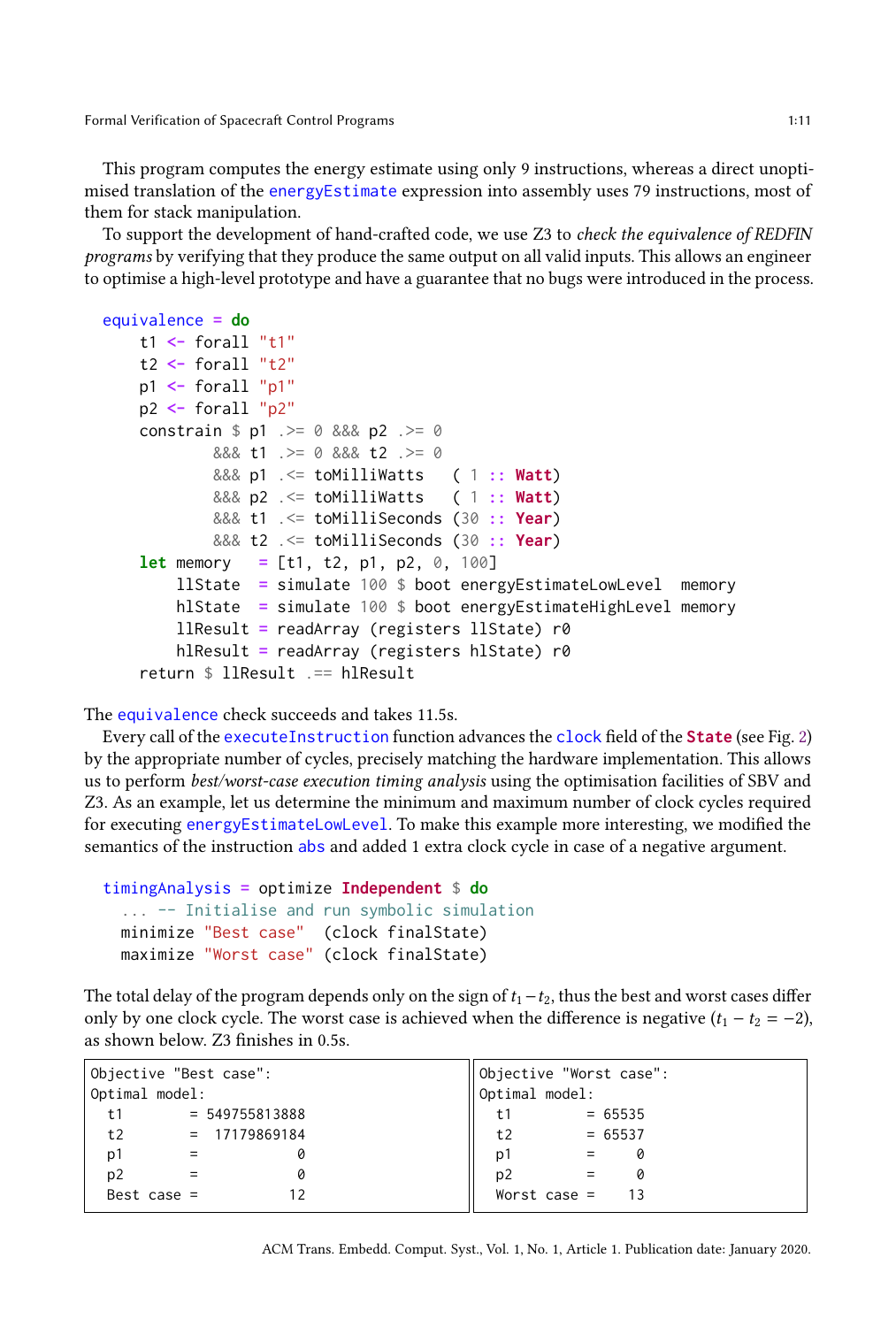# <span id="page-11-0"></span>5 SYMBOLIC EXECUTION IN PRESENCE OF UNBOUNDED LOOPS

Many programs targeting REDFIN share the distinctive feature of the energy estimation program considered in section [§4,](#page-7-0) i.e. the existence of an upper bound on execution time, since their termination does not depend on input data. However, other programs may have a loop which is guarded by a termination condition that involves computation considering the input parameters of the program, thus making the loop unbounded.

Presence of unbounded loops makes program verification by symbolic execution considerably harder [\[2,](#page-16-3) p. 50:20], since the number of program execution paths becomes infinite. In this section we consider an example of a control program that drives a stepper motor and verify one of its essential safety properties by formulating it as a loop invariant and ensuring that the invariant holds for every possible state of the loop.

### 5.1 Stepper Motor Control Program

Stepper motors are often deployed as parts of antenna and solar panel pointing units in space satellites. We consider a program for controlling a motor with one degree of freedom. The control Algorithm [1](#page-12-0) takes three input parameters:

- $dist$  the distance to move the motor
- $v_{max}$  the maximal permitted velocity
- $a_{max}$  the maximal permitted acceleration

and computes a series of displacement and velocity values that will be used to move the motor. Since the algorithm is designed for controlling a stepper motor, the calculations happen in discrete time, i.e. every iteration of the *while* loop corresponds to a time interval; thus the deceleration (i.e. braking) distance is computed as

$$
s_{decel} = a_{max} \cdot \frac{decel\_steps \cdot (decel\_steps + 1)}{2},
$$

where  $decel\_steps = \frac{v}{a_{max}}$  is the number of decelerating iterations needed for a full stop.<br>The conditional statement in line 0 decides whether to escolar to the values

The conditional statement in line 9 decides whether to accelerate, to keep the velocity, or to decelerate; see Fig. [4](#page-13-0) for example plots of velocity and distance travelled against time. The spike at the bottom-right of the velocity plot illustrates the edge case covered by the conditional statement on line 18: if the velocity is zero, but the target distance has not yet been reached, the motor must be moved further.

To deploy the Algorithm [1](#page-12-0) to REDFIN, it has been manually implemented in REDFIN assembly. The resulting assembly program comprises 85 lines of code and closely mirrors the high-level pseudocode. Fig. [5](#page-14-1) shows a fragment of the program's symbolic execution tree that corresponds to the decision whether to accelerate, keep the velocity, or decelerate the motor.

The decision is performed by computing the resulting total distance travelled from start to stop, based on the action taken in the current time step. First, the total distance is computed if the motor were to accelerate for one more time step and then decelerate in the subsequent time steps. If the computed total distance is less than or equal to *dist*, the decision to accelerate is committed. Otherwise, the algorithm checks whether the targeted distance can be met by maintaining the current velocity for one more time step. If even that would cause an overshoot, the decision for immediately commencing deceleration is taken. Fig. [4](#page-13-0) illustrates this decision process by plotting the velocity and distance over time for a specific simulation run.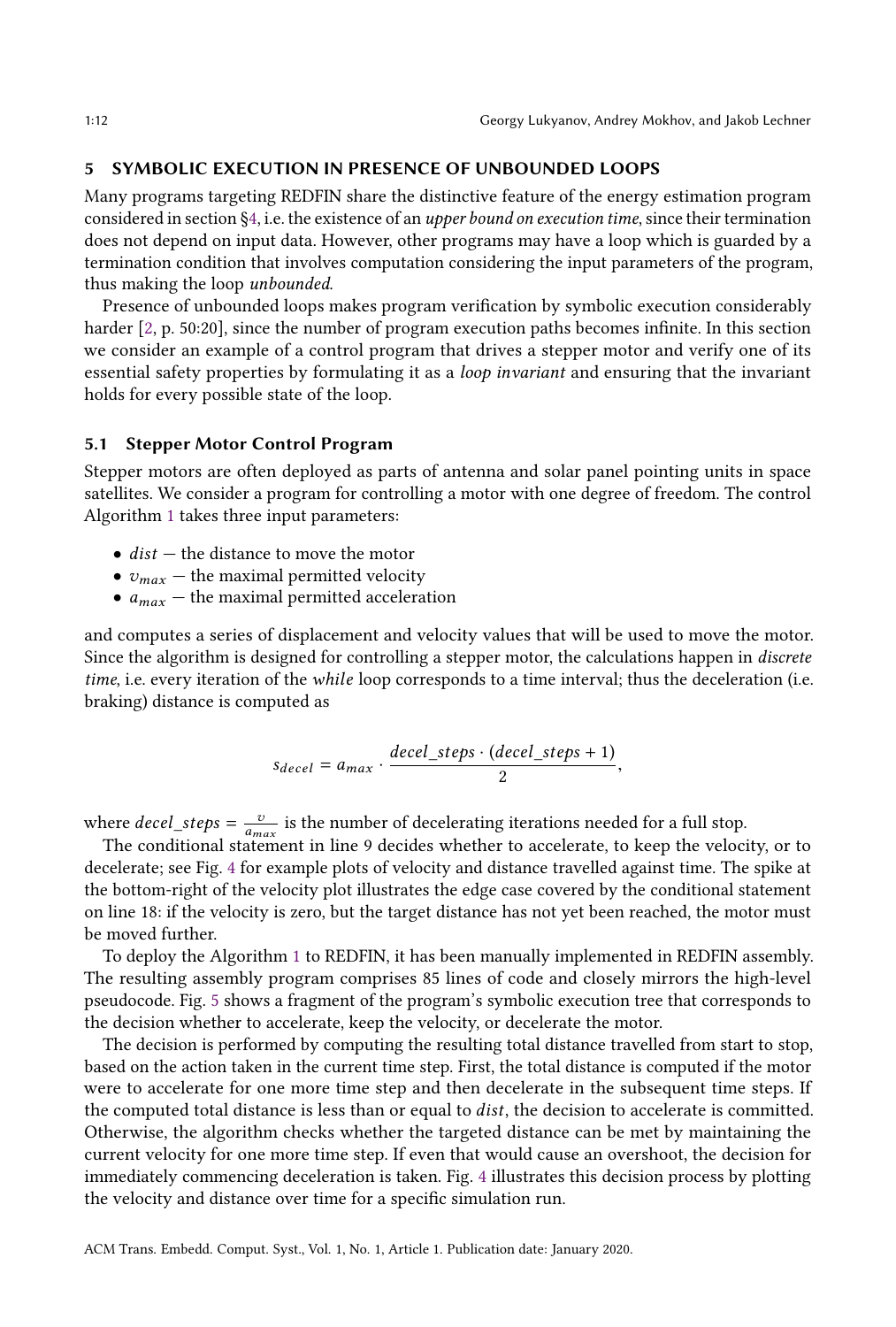<span id="page-12-0"></span>Algorithm 1 Motor Control Algorithm.

```
Input: dist, v_{max}, a_{max}1: s \leftarrow 02: v \leftarrow 03: while true do<br>4: decel steps \leftarrow v/a_{max}4: \text{decel\_steps} \leftarrow \frac{v}{a_{max}}<br>5: s_{max} \leftarrow a_{red\_steps} \left( \text{decel\_steps + 1} \right) / 2 \Rightarrow based on the current velocity
  5: s_{decel} \leftarrow a_{max} \cdot decel\_steps \cdot (decel\_steps + 1)/2 ⊳ based on the current velocity
  6: if decel_steps \cdot a_{max} \neq v then<br>7: S_{decel} \leftarrow S_{decel} + v7: S_{decel} \leftarrow S_{decel} + v<br>8: v_{part} = min(v_{max}.dist)8: v_{next} = min(v_{max}, dist, v + a_{max})<br>9: if s + s_{decel} + v_{next} \leq dist then
 9: if s + s_{decel} + v_{next} \leq dist then<br>10: v \leftarrow v_{next}10: v \leftarrow v_{next}<br>
also if s + s, v + z \leq dist then
 11: else if s + s_{decel} + v \leq dist then<br>12: v \leftarrow v12: v \leftarrow v \rightarrow Keep velocity
 13: else \rightarrow Decelerate \rightarrow Decelerate
 14: if v > decel\_steps \cdot a_{max} then<br>15: v \leftarrow decel\_steps \cdot a_{max}15: v \leftarrow decel\_steps \cdot a_{max}<br>16: else
               else
 17: v \leftarrow v - a_{max}<br>18: if v = 0 then
 18: if v = 0 then<br>19: if s \neq dist then
19: if s \neq dist then \rightarrow Accelerate again to reach target \rightarrow Accelerate again to reach target
20: v \leftarrow min(dist - s, a_{max})<br>21: else
               else
22: break \rightarrow Terminate execution s \leftarrow s + vs \leftarrow s + v
```
## 5.2 Loop Invariant Verification

In order to ensure that the motor will not introduce disturbances and will not lead the whole unit out of its normal mode of operation, the velocity and acceleration of the motor must be kept within safe limits. This verification condition is motivated by the correctness requirements of the whole space satellite unit.

More formally, the verification condition means that at any iteration  $t$  of the loop the values of the expressions  $v^t$ , velocity, and  $v_{next}^t - v^t$ <br>and a respectively. This property is the and  $a_{max}$ , respectively. This property is the loop invariant for the motor control program which<br>ensures that velocity and acceleration always stay within their safe bounds. We formalise it as the , acceleration, must never exceed the parameters  $v_{max}$ <br>also invariant for the motor control program which ensures that velocity and acceleration always stay within their safe bounds. We formalise it as the following predicate that universally quantifies over the program's inputs and the loop's state:

<span id="page-12-1"></span>
$$
\forall v_{max} a_{max} t v^t v_{next}^t, v^t \le v_{max} \land \left| v_{next}^t - v^t \right| \le a_{max}
$$

Fig. 3. Motor control loop invariant.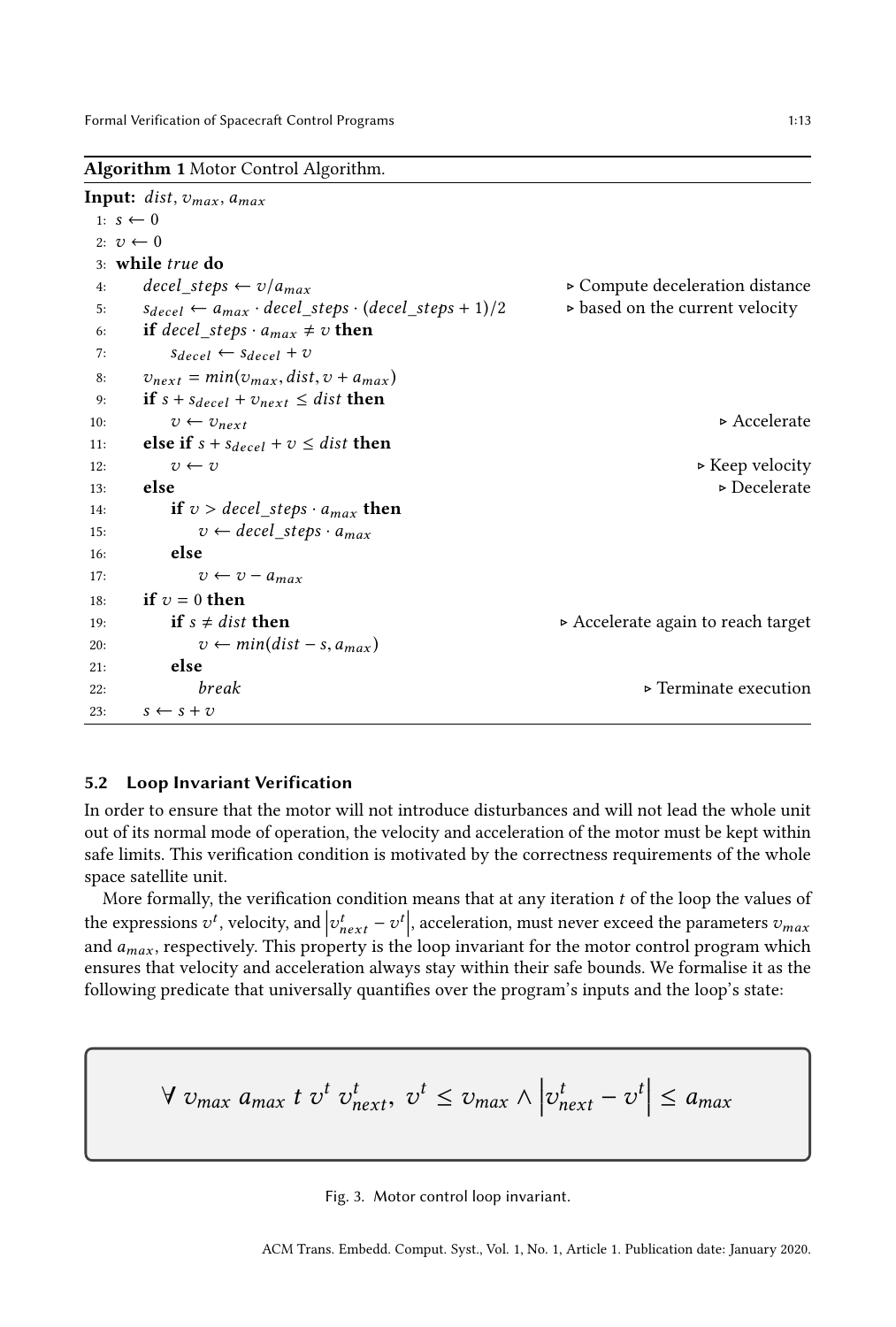<span id="page-13-0"></span>

Fig. 4. Velocity  $(v)$  and distance travelled  $(s)$  plotted against time  $(t)$ 

We will verify the loop invariant by using the verification framework in the *branching* mode [§3.](#page-2-0) While symbolic execution with merging, which is implemented by the framework's merging mode, allows for intuitive formulation of properties for whole-program verification and is very useful for verifying finite programs, as we have reported in the section [§4,](#page-7-0) in the presence of branches guarded by symbolic values, it suffers from symbolic non-termination; thus, for verifying the loop invariant, we rely on the branching mode of symbolic execution.

We take the following generic approach:

- Obtain the binary tree-shaped trace by symbolic execution in branching mode.
- Split the trace into linear paths, thus enumerating all possible execution scenarios.
- For every path perform the analysis:
	- extract the relevant parts of the state from the last node in the path, i.e. symbolic expressions stored representing s, v and  $v_{next}$ ;
	- extract the terminal *path condition*  $\phi$  from the *last* node in the path;
	- construct a symbolic expression representing the *verification condition*  $\psi$  (Fig. [3\)](#page-12-1);
	- verify the property in the given path by checking the following formula for satisfiability:  $\phi \land \neg \psi$ , i.e. the path condition conjoined with negated verification condition.
- The property holds if and only if for every path the solver returns UNSAT, i.e. there are no assignments of the variables which satisfy the negation of the property to check, considering the terminal path condition.

As illustrated by Fig. [5,](#page-14-1) every conditional jump instruction produces two branches in the symbolic execution tree: the one where the current path condition is conjoined with the jump's guard and the one where it is conjoined with the guard's negation. However, if the resulting conjunction is unsatisfiable, the corresponding branch need not to be explored and can be safely pruned. Thus the symbolic execution engine needs to call an SMT solver every time a conditional jump is encountered to check if the path conditions of the branches are satisfiable.

Checking satisfiability of path conditions is essential for mitigating the path explosion problem. Precondition, when available, is assigned as the initial path condition and thus will become a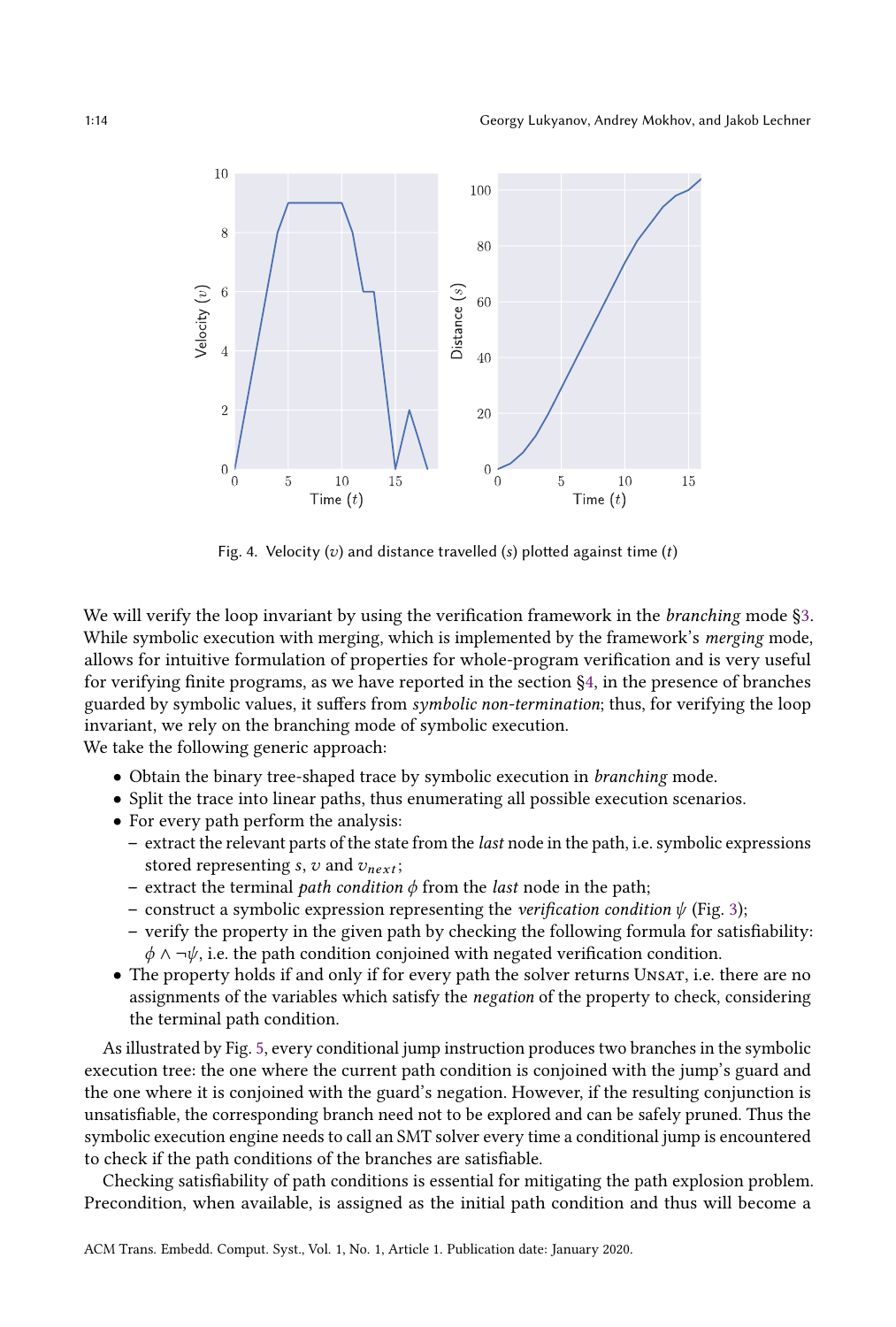<span id="page-14-1"></span>

Fig. 5. Symbolic execution tree of a code fragment with conditional branching.

subterm of every formula submitted to the solver. By identifying strong preconditions, we can drastically reduce the number of satisfiable paths in the symbolic execution tree of a program that is being verified, thereby significantly shortening verification times.

With the branch pruning optimisation in place and the parameters restricted to  $dist \in [1, 200]$ ,  $v_{max} \in [1, 30]$  and  $a_{max} \in [1, 30]$ , the verification of the loop invariant takes around 40 minutes.

#### <span id="page-14-0"></span>6 DISCUSSION

As the previous section [§4](#page-7-0) demonstrates, the presented approach provides a unified specification, testing, and formal verification framework. It allows the REDFIN engineering team to co-develop REDFIN software and hardware, by extending and modifying the default instruction semantics. By using Haskell as a metalanguage, one can implement higher-level languages on top of the REDFIN assembly, such as our simple statically-typed language for arithmetic expressions.

Static typing, polymorphism, do-notation, and availability of a mature symbolic manipulation library (SBV) were the key factors for choosing Haskell for this project. We also have a prototype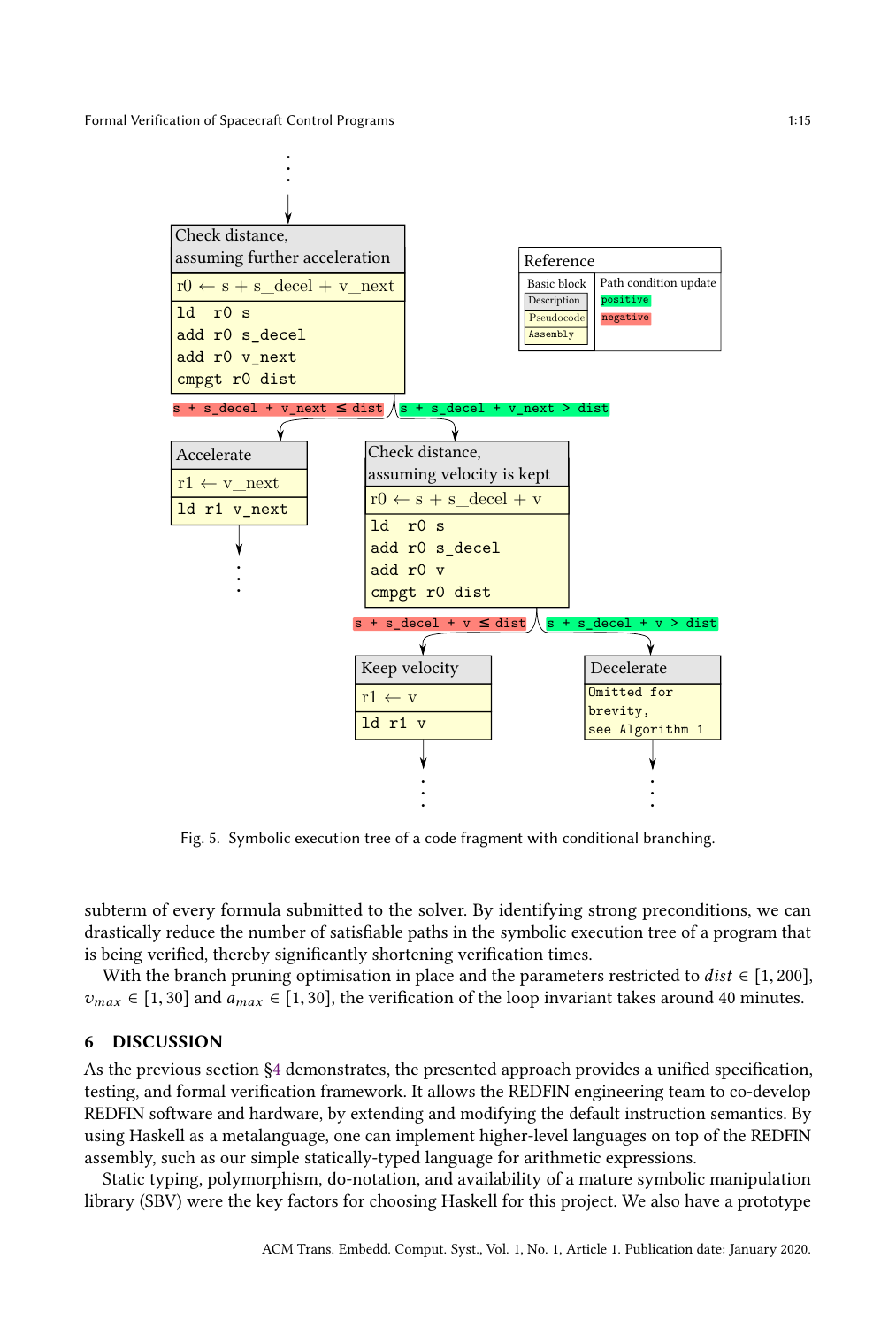implementation in the dependently-typed language Idris [\[4\]](#page-16-4) that allows us to verify more sophisticated properties at the type level, however at the time of writing there is no equivalent of the SBV library in Idris, which is a significant practical disadvantage.

The **Script** monad was engineered to provide familiar assembly mnemonics and directives (e.g. labels), which allows engineers to start using the framework for developing REDFIN programs even without prior Haskell experience, hopefully increasing the uptake of the framework.

Thanks to symbolic simulation, we can uniformly handle both concrete and symbolic values, reusing the same code base and infrastructure for testing and formal verification. Testing yields trivial SMT problems that can be solved in sub-second time. Formal verification is more expensive: in our experiments, realistic programs (e.g. for controlling a stepper motor in antenna and solar panel positioning units, with a loop and 85 instructions) required 40 minutes, but one can easily construct tiny programs that will grind any SMT solver to a halt: for example, analysis of a single multiplication instruction can take half an hour if it is required to factor 64-bit numbers — try to factor 4611686585363088391 with an SMT solver! In such cases, conservatively proving some of the correctness properties at the type level can significantly increase the productivity. As a microbenchmark, we verified the correctness of an array summation program, reporting the number of SMT clauses and Z3 runtime for low-level (LL) and high-level (HL) programs:

| <b>Benchmark</b> | Array | Clauses | Clauses | Time    | Time    |
|------------------|-------|---------|---------|---------|---------|
|                  | size  | LL      | HL      | LL      | HL      |
| Overflow:        | 9     | 286     | 260     | 1.482s  | 0.443s  |
| values not       | 12    | 492     | 453     | 3.604s  | 1.365s  |
| constrained      | 15    | 740     | 688     | 49.969s | 7.362s  |
|                  | 18    | 1030    | 965     | 76.757s | 88.458s |
| No overflow:     | 9     | 318     | 292     | 0.467s  | 0.119s  |
| all values       | 12    | 549     | 510     | 0.739s  | 0.682s  |
| in $[1, 1000]$   | 15    | 828     | 776     | 1.839s  | 6.408s  |
|                  | 18    | 1155    | 1090    | 9.944s  | 72.880s |
| Equivalence      | 9     | 258     | 261     | 0.039s  | 0.097s  |
| to the sum       | 12    | 495     | 459     | 0.053s  | 0.647s  |
| function         | 15    | 708     | 702     | 0.311s  | 7.322s  |
|                  | 18    | 1005    | 990     | 2.633s  | 71.896s |

Table 1. Verification performance for an array summation program

The example of a stepper motor control program considered in section [§5](#page-11-0) proved challenging to verify. We have been able to ensure that a loop invariant representing an important safety property of the program holds, but had to restrict the input parameter space; we are working towards addressing the performance restrictions of the framework in order to be able to verify functional correctness of the motor control program, which involves exploring much larger path space than the loop invariant verification condition.

# <span id="page-15-0"></span>7 RELATED WORK

There is a vast body of literature available on the topic of formal verification, including verification of hardware processing cores and low-level software programs. Our work builds in a substantial way on a few known ideas that we will review in this section. We thank the formal verification and programming languages communities and hope that the formal semantics of the REDFIN processing core will provide a new interesting benchmark for future studies.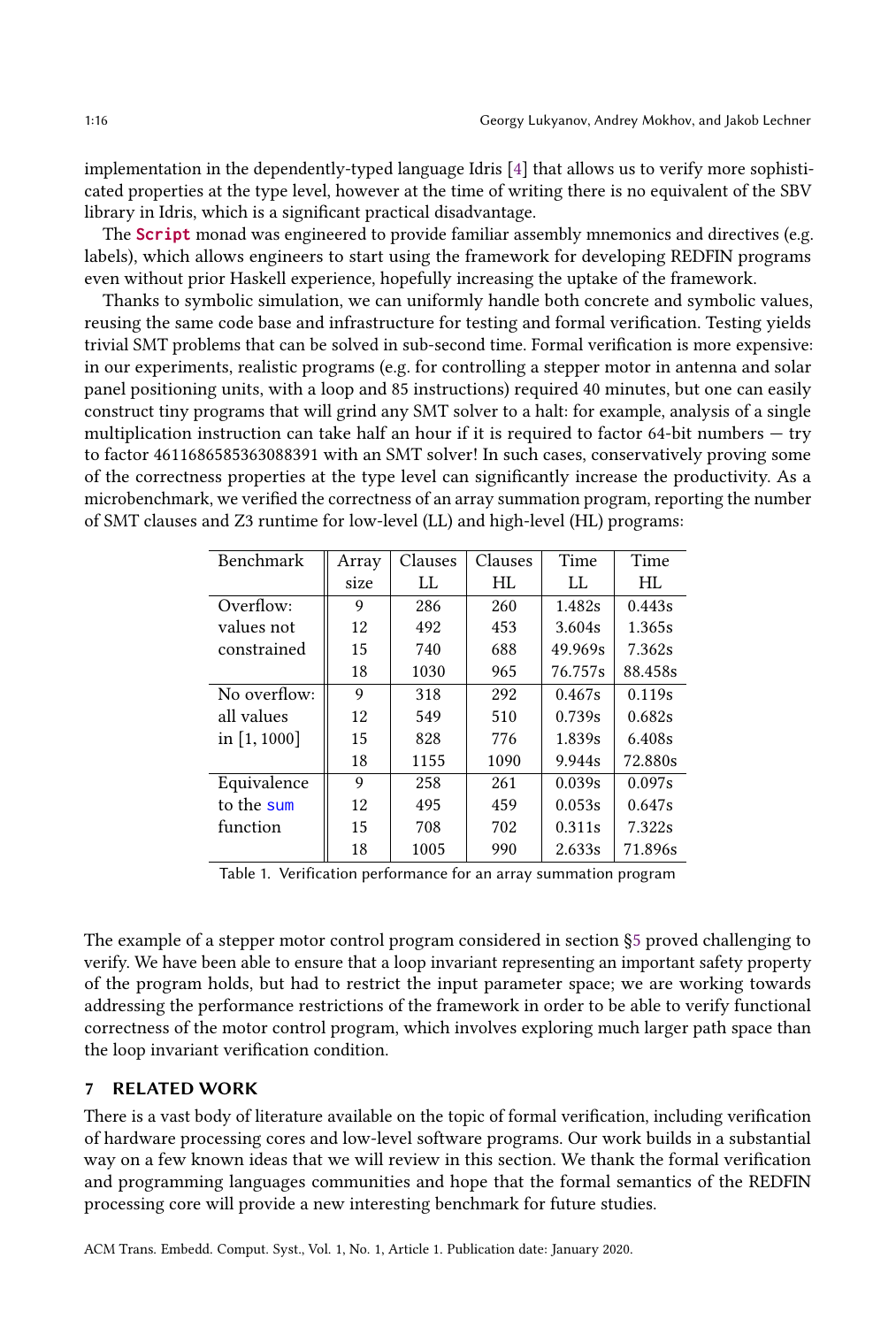We model the REDFIN microarchitecture using a *monadic state transformer metalanguage* – an idea with a long history. Fox and Myreen [\[10\]](#page-17-6) formalise the Arm v7 instruction set architecture in HOL4 and give a careful account to bit-accurate proofs of the instruction decoder correctness. Later, Kennedy et al. [\[12\]](#page-17-7) formalised a subset of the x86 architecture in Coq, using monads for instruction execution semantics, and do-notation for assembly language embedding. Degenbaev [\[7\]](#page-16-5) formally specified the complete x86 instruction set – a truly monumental effort! – using a custom domain-specific language that can be translated to a formal proof system. Arm's Architecture Specification Language (ASL) has been developed for the same purpose to formalise the Arm v8 instruction set [\[18\]](#page-17-8). The SAIL language [\[1\]](#page-16-6) has been designed as a generic language for ISA specification and was used to specify the semantics of ARMv8-A, RISC-V, and CHERI-MIPS. Our specification approach is similar to these three works, but we operate on a much smaller scale of the REDFIN core and focus on verifying whole programs.

Our metalanguage is embedded in Haskell and does not have a rigorous formalisation, i.e. we cannot prove the correctness of the REDFIN semantics itself, which is a common concern, e.g. see Reid [\[17\]](#page-17-9). Moreover, our verification workflow mainly relies on automated theorem proving, rather than on interactive one. This is motivated by the cost of precise proof assistant formalisations in terms of human resources: automated techniques are more CPU-intensive, but cause less "humanscaling issues" [\[18\]](#page-17-8). Our goal was to create a framework that could be seamlessly integrated into an existing spacecraft engineering workflow, therefore it needed to have as much proof automation as possible. The automation is achieved by means of symbolic program execution. Currie et al. [\[5\]](#page-16-7) applied symbolic execution with uninterpreted functions to prove equivalence of low-level assembly programs. The framework we present allows not only proving the equivalence of low-level programs, but also their compliance with higher-level specifications written in a subset of Haskell.

Finally, we would like to acknowledge the projects and talks that provided an initial inspiration for this work: the 'Monads to Machine Code' compiler by Diehl [\[8\]](#page-16-8), RISC-V semantics by MIT [\[14\]](#page-17-10), the assembly monad by Wall [\[21\]](#page-17-11), and SMT-based program analysis by Jelvis [\[11\]](#page-17-12).

#### ACKNOWLEDGEMENTS

We would like to thank Vitaly Bragilevsky, Georgi Lyubenov, Neil Mitchell, Charles Morisset, Artem Pelenitsyn, Danil Sokolov, as well as the three Haskell Symposium reviewers for their helpful feedback on an earlier version of this paper.

## **REFERENCES**

- <span id="page-16-6"></span>[1] Alasdair Armstrong, Thomas Bauereiss, Brian Campbell, Alastair Reid, Kathryn E. Gray, Robert M. Norton, Prashanth Mundkur, Mark Wassell, Jon French, Christopher Pulte, Shaked Flur, Ian Stark, Neel Krishnaswami, and Peter Sewell. 2019. ISA Semantics for ARMv8-a, RISC-v, and CHERI-MIPS. Proc. ACM Program. Lang. 3, POPL, Article 71 (Jan. 2019), 31 pages. <https://doi.org/10.1145/3290384>
- <span id="page-16-3"></span>[2] Roberto Baldoni, Emilio Coppa, Daniele Cono D'Elia, Camil Demetrescu, and Irene Finocchi. 2018. A Survey of Symbolic Execution Techniques. ACM Comput. Surv. 51, 3, Article 50 (2018).
- <span id="page-16-0"></span>[3] Mordechai Ben-Ari. 2001. The Bug That Destroyed a Rocket. SIGCSE Bull. 33, 2 (June 2001), 58–59.
- <span id="page-16-4"></span>[4] Edwin Brady. 2013. Idris, a general-purpose dependently typed programming language: Design and implementation. Journal of Functional Programming 23 (9 2013), 552–593. Issue 05.
- <span id="page-16-7"></span>[5] David Currie, Xiushan Feng, Masahiro Fujita, Alan J. Hu, Mark Kwan, and Sreeranga Rajan. 2006. Embedded Software Verification Using Symbolic Execution and Uninterpreted Functions. International Journal of Parallel Programming 34, 1 (2006), 61–91.
- <span id="page-16-1"></span>[6] Leonardo De Moura and Nikolaj Bjørner. 2008. Z3: An efficient SMT solver. Tools and Algorithms for the Construction and Analysis of Systems (2008), 337–340.
- <span id="page-16-5"></span>[7] Ulan Degenbaev. 2012. Formal specification of the x86 instruction set architecture. Ph.D. Dissertation. Saarland University.
- <span id="page-16-8"></span>[8] Stephen Diehl. 2017. Monads to Machine Code. [https://web.archive.org/web/20171207020256/http://www.stephendiehl.](https://web.archive.org/web/20171207020256/http://www.stephendiehl.com/posts/monads_machine_code.html) [com/posts/monads\\_machine\\_code.html.](https://web.archive.org/web/20171207020256/http://www.stephendiehl.com/posts/monads_machine_code.html)
- <span id="page-16-2"></span>[9] Levent Erkok. 2019. SBV: SMT Based Verification in Haskell. <http://leventerkok.github.io/sbv/>